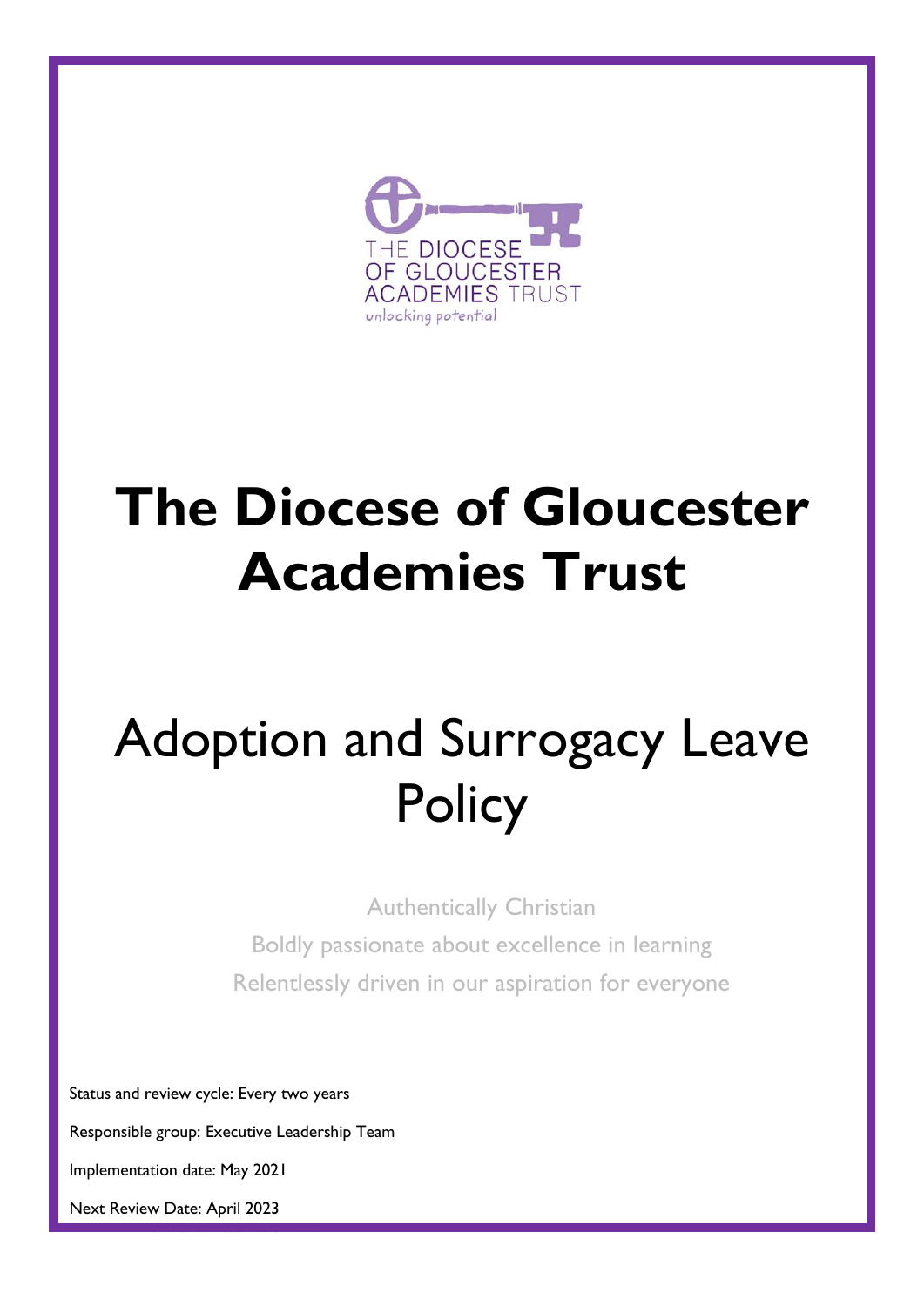#### **Contents**

- 1.0 [Statement of Intent](#page-2-0)
- 2.0 [Introduction](#page-2-1)
- 3.0 [Eligibility criteria](#page-2-2) for adoption
- 4.0 [Informing the line manager of plans](#page-2-3) to adopt
- 5.0 [Applying for adoption leave](#page-3-0)
- 6.0 [Surrogacy](#page-3-1)
- 7.0 [Documentation required](#page-3-2)
- 8.0 [Changing the adoption leave start date](#page-4-0)
- 9.0 [Time off for appointments](#page-4-1)
- 10.0 Adoption pay [and deductions](#page-4-2)
- 11.0 [Disruption of the adoption/surrogacy process](#page-5-0)
- 12.0 [Adopting multiple children](#page-6-0)
- 13.0 Both [partners working for the same school](#page-6-1)
- 14.0 [Keeping in touch whilst on adoption leave](#page-6-2)
- 15.0 [KIT \('keeping in touch'\) days](#page-6-3)
- 16.0 [Annual leave and adoption](#page-7-0) leave
- 17.0 [Returning to work](#page-7-1) and resignation
- 18.0 [Adoption leave](#page-7-2) entitlements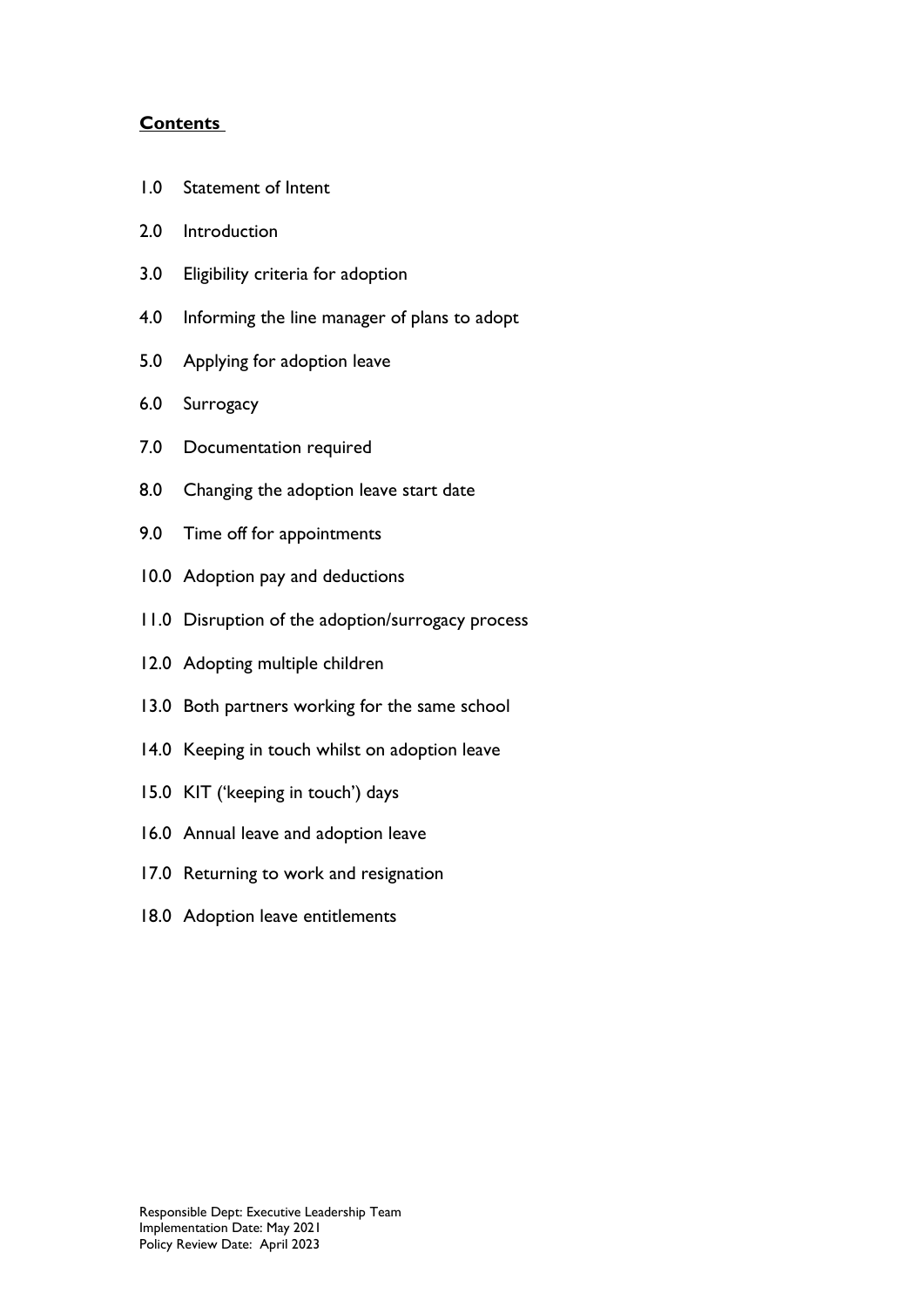#### <span id="page-2-0"></span>**1.0 Statement of Intent**

1.1 The Trust is an organisation with a Christian foundation. The ethos, values and relationships of the Trust, and its associated academies, are central to upholding the values of the foundation. The Trust is committed to supporting employees before, during and after they return from adoption leave.

## <span id="page-2-1"></span>**2**. **Introduction**

- 2.2 This policy provides guidance on claiming adoption pay, obligations during adoption leave and statutory and contractual adoption entitlements.
- 2.3 This policy applies to all employees in the Diocese of Gloucester Academies Trust ('The Trust') and its academies.
- 2.4 This leave is a period of leave that employees are entitled to when adopting a child (including fostering for adoption and surrogacy). It can be made up of paid and unpaid leave.
- 2.5 If adopting as a couple, only one parent will be entitled to adoption leave and potentially pay, while the other person may be able to take paternity leave, or shared parental leave.

## <span id="page-2-2"></span>**3.0 Eligibility criteria for adoption**

- 3.1 For UK adoption, employees must have been matched with a child to be placed with them by a UK adoption agency.
- 3.2 For overseas adoption, employees must have received official notification from the relevant UK authority of their eligibility to adopt a child from abroad.
- 3.3 Official notification is written notification issued by or on behalf of the relevant domestic authority (usually the Department of Health). A certificate will be issued to confirm that the employee is eligible to adopt a child from overseas, and have been approved as being a suitable adoptive parent.

## <span id="page-2-3"></span>**4.0 Informing the line manager of plans to adopt**

- 4.1 The Trust understands that initially employees may not want to tell their manager/Headteacher they would like to adopt. However, employees must inform their manager/Headteacher in writing within 7 days or as soon as possible after the day they receive notification from the adoption agency that they have been matched with a child. The school will notify their payroll providers accordingly. Employees must include the following in their notification to their manager/Headteacher:
	- 4.1.1 the date the child is expected to be placed,
	- 4.1.2 the date chosen to start adoption leave and pay.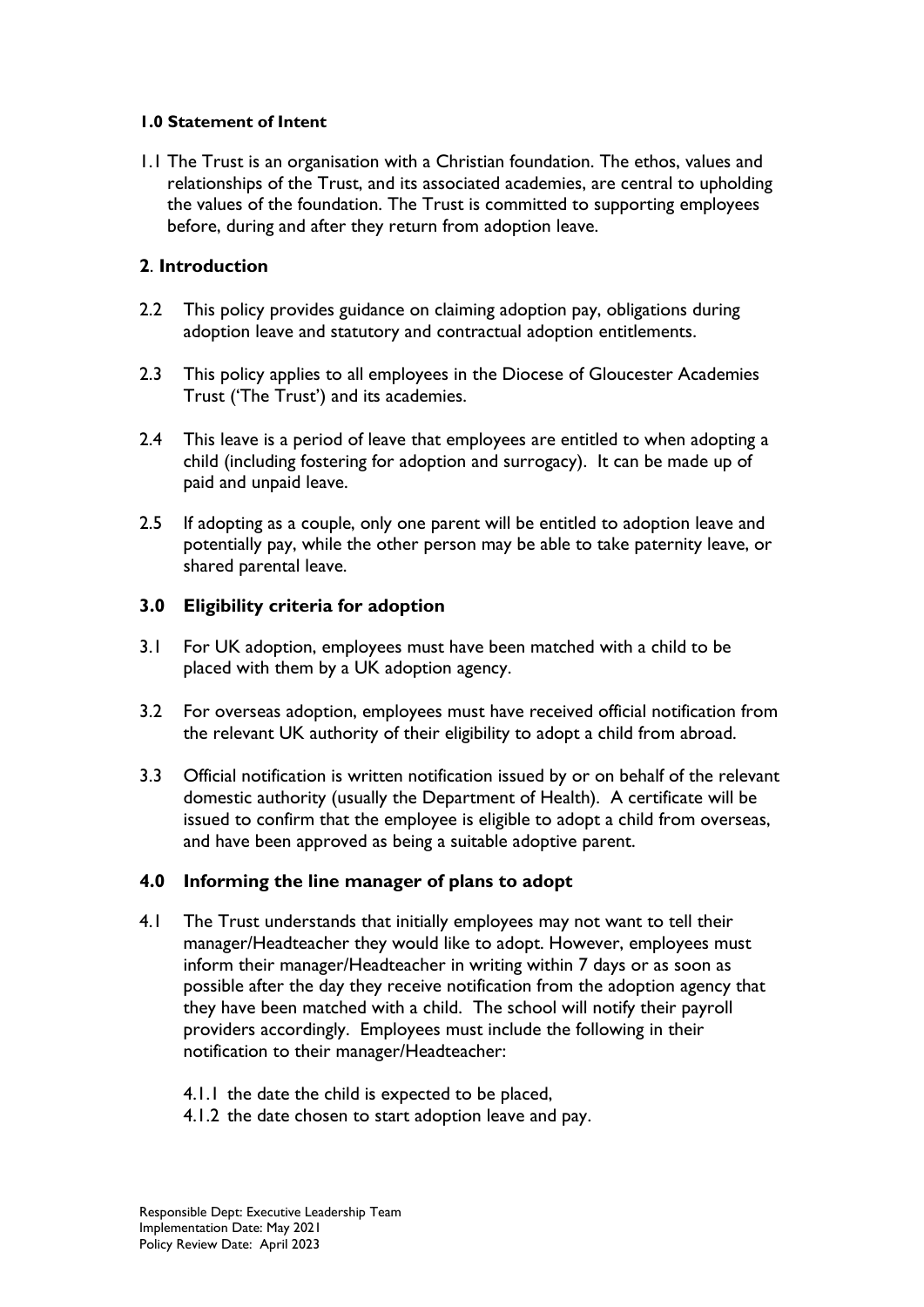## <span id="page-3-0"></span>**5.0 Applying for adoption leave**

- 5.1 If an employee is eligible for adoption leave, they must give 28 days written notice to their manager/Headteacher of when they intend to start adoption leave. Employees can choose to start their leave either:
	- 5.1.1 on the date the child is placed with them, or
	- 5.1.2 on a specified date during the 14 days before the date the child is expected to be placed with them.
- 5.2 For overseas adoption:
	- 5.2.1 when the child arrives in the UK or within 28 days of that date
- 5.3 For surrogacy:
	- 5.3.1 the day the child is born or the day after.
- 5.4 The notification to the manager must include:
	- 5.4.1 the employee's name,
	- 5.4.2 the employee's number,
	- 5.4.3 the expected date the child will be placed,
	- 5.4.4 the date the employee intends to start adoption leave,
	- 5.4.5 whether the employee wishes to be paid contractual adoption pay (CAP). An employee may choose to have this withheld if they are unsure when or if they will return to work.

## <span id="page-3-1"></span>**6.0 Surrogacy**

6.1 If an employee is using a surrogate to have a baby, they must write to their manager/Headteacher with the due date and when they want to start their leave and pay, at least 15 weeks before the expected week of birth.

## <span id="page-3-2"></span>**7.0 Documentation required**

- 7.1 In order to receive Statutory Adoption Pay (SAP) and/or adoption leave, employees must provide a document, i.e., either an adoption/fostering to adopt matching certificate and/or a letter from the adoption agency which shows the following:
	- 7.1.1 the name and address of the adoption agency,
	- 7.1.2 the employee's name and address,
	- 7.1.3 the date the child is expected to be placed for adoption, or where the child has already been placed, the date of placement, and,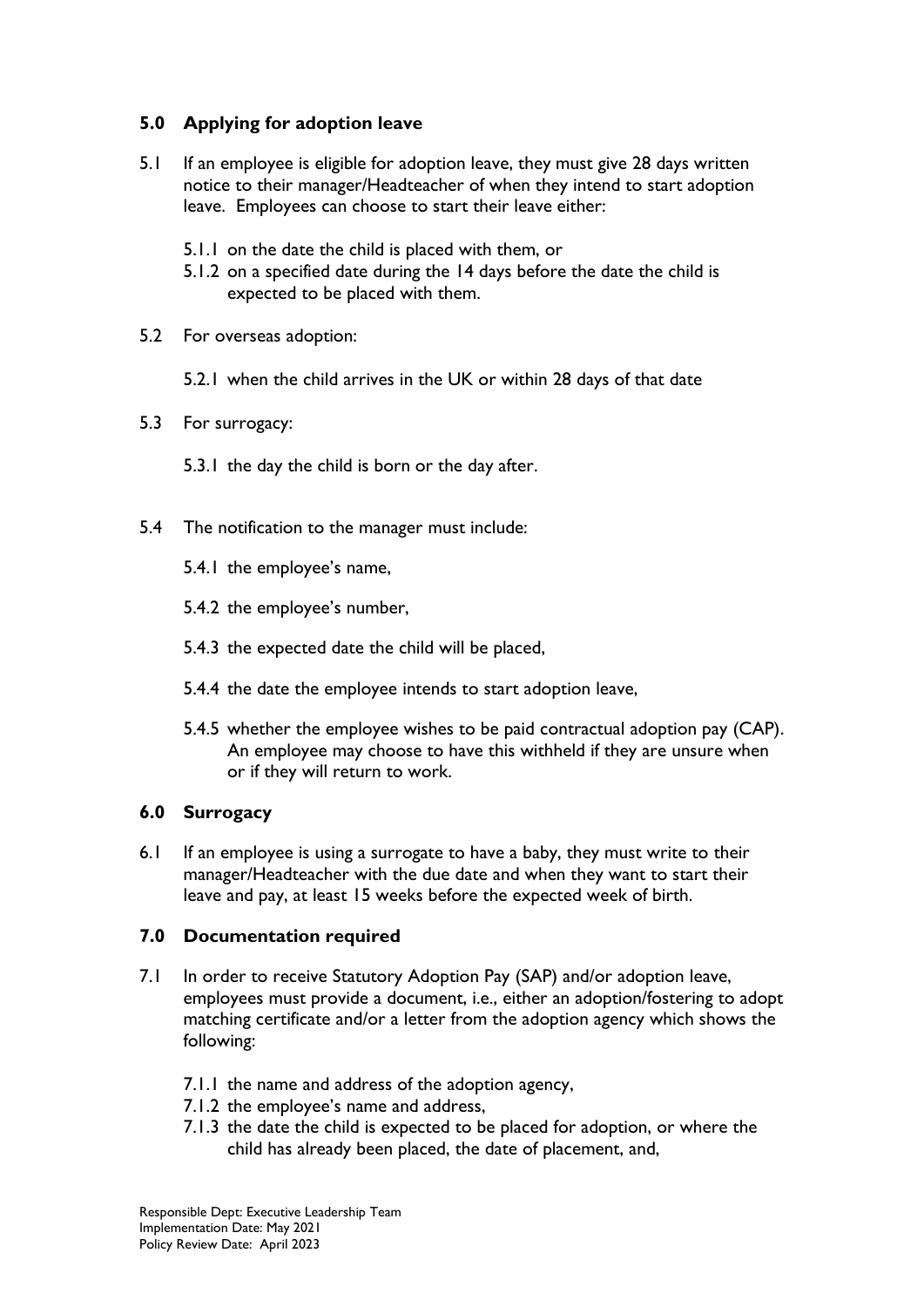- 7.1.4 the date the employee was informed that the child would be placed with them.
- 7.2 If adopting from overseas, employees must provide:
	- 7.2.1 a copy of the official notification, and
	- 7.2.2 evidence of the child's date of entry into the UK, such as a plane ticket or copies of entry clearance documents.
- 7.3 For surrogacy the employee must provide a written statement (statutory declaration) to confirm they have applied or will apply for a parental order in the 6 months after the child's birth. This must be signed in the presence of a legal professional.

## <span id="page-4-0"></span>**8.0 Changing the adoption leave start date**

- 8.1 The employee must give their manager/Headteacher 28 day's written notice of the new date.
- 8.2 The manager/headteacher will write to the employee to inform them of when the adoption leave will end.

#### <span id="page-4-1"></span>**9.0 Time off for appointments**

- 9.1 Employees who plan to take adoption leave can take a reasonable amount of paid time off work for the purpose of the preparation and assessment process, meetings with the adoption agency and introductory visits before the placement of the child.
- 9.2 Employees must request time off from their manager/Headteacher and give evidence of appointments or meetings.
- 9.3 An employee is entitled to 26 weeks ordinary adoption leave and 26 weeks additional adoption leave.

#### <span id="page-4-2"></span>**10.0 Adoption pay and deductions**

- 10.1 Adoption pay will depend on the employee's length of service. The pay entitlements are included at the end of the **policy**.
- 10.2 Adoption pay is subject to income tax and national insurance in the same way as normal pay. Employees who are members of the Local Government Pension Scheme will pay pension contributions on the adoption pay they receive.
- 10.3 During unpaid adoption leave employees can choose whether or not to pay pension contributions. Where they don't pay contributions, the period is not counted as service and therefore not included in future pension benefit calculations.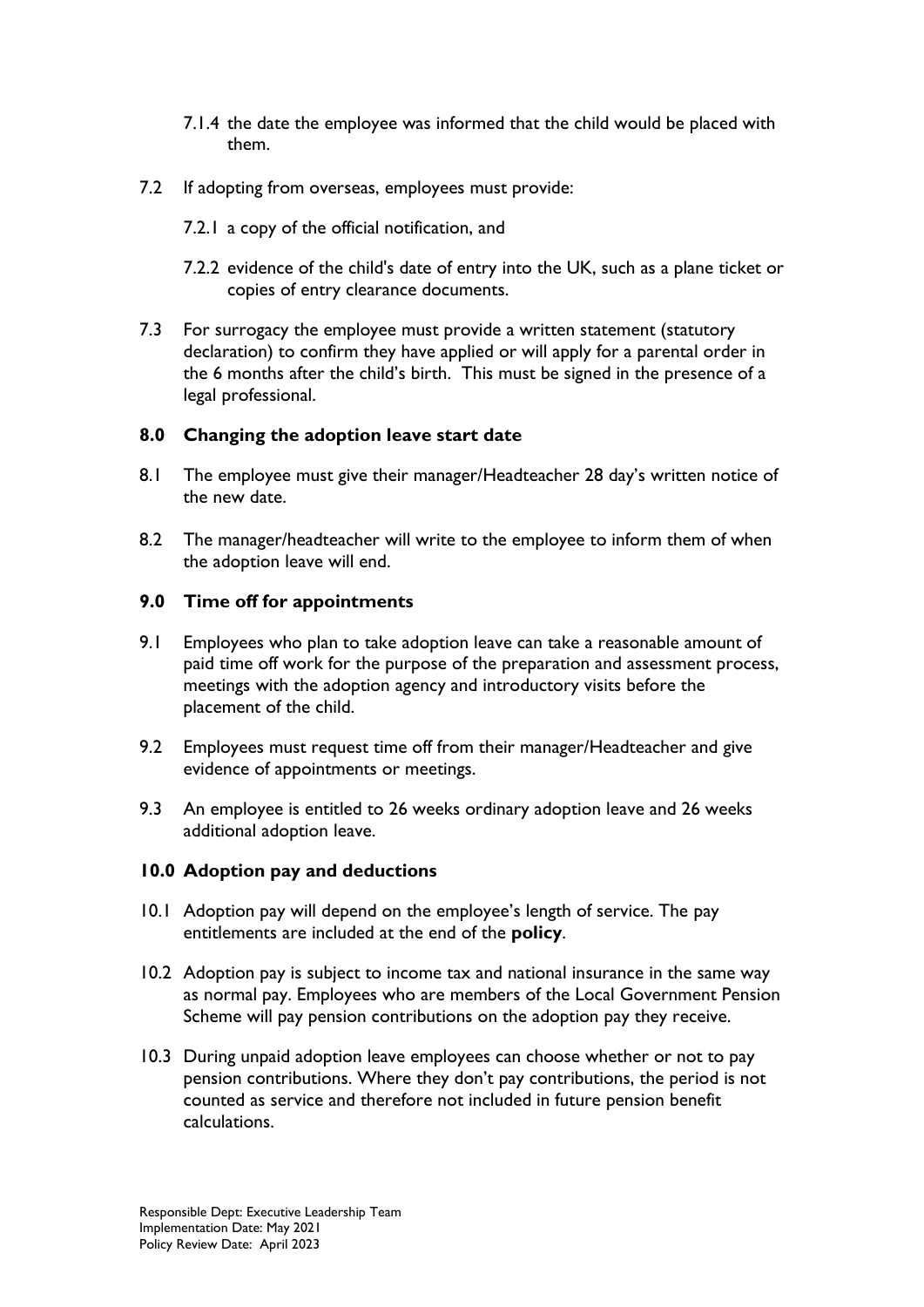- 10.4 Employees can choose to make up these payments when they return. If they wish to do this they must contact their pension administrator within 30 days of returning to work.
- 10.5 For further advice and guidance, employees should contact their pension scheme directly.
- 10.5 It goes into the employee's bank account in the normal way at the end of each month. In the first month of adoption leave employees will receive a letter from the school confirming:
	- 10.5.1 the date adoption pay starts,
	- 10.5.2 rates of adoption pay they will receive,
	- 10.5.3 details of the period over which they will receive adoption pay.
- 10.6 If an employee is entitled to CAP they have options as to the time over which this is paid. These options can be found at the end of this policy.
- 10.7 If an employee is entitled to SAP they must send the school a signed letter to confirm they have chosen to receive SAP and not statutory paternity pay (adoption).

## <span id="page-5-0"></span>**11.0 Disruption of the adoption/surrogacy process**

- 11.1 If, after the employee has started their adoption leave, the expected placement does not occur, or, once the child has been placed, it dies or is returned to the adoption agency, adoption leave will end 8 weeks after the end of the week in which:
	- 11.1.1 the employee is notified that the placement will not be made;
	- 11.1.2 the child dies; or
	- 11.1.3 the child is returned.
- 11.2 For overseas adoption, if during adoption leave, the child dies or stops living with the employee, adoption leave will end 8 weeks after the end of the week in which:
	- 10.2.1 the child dies; or
	- 10.2.2 the child ceases to live with the employee.
- 11.3 The employee must give 28 day's notice of their early return to work.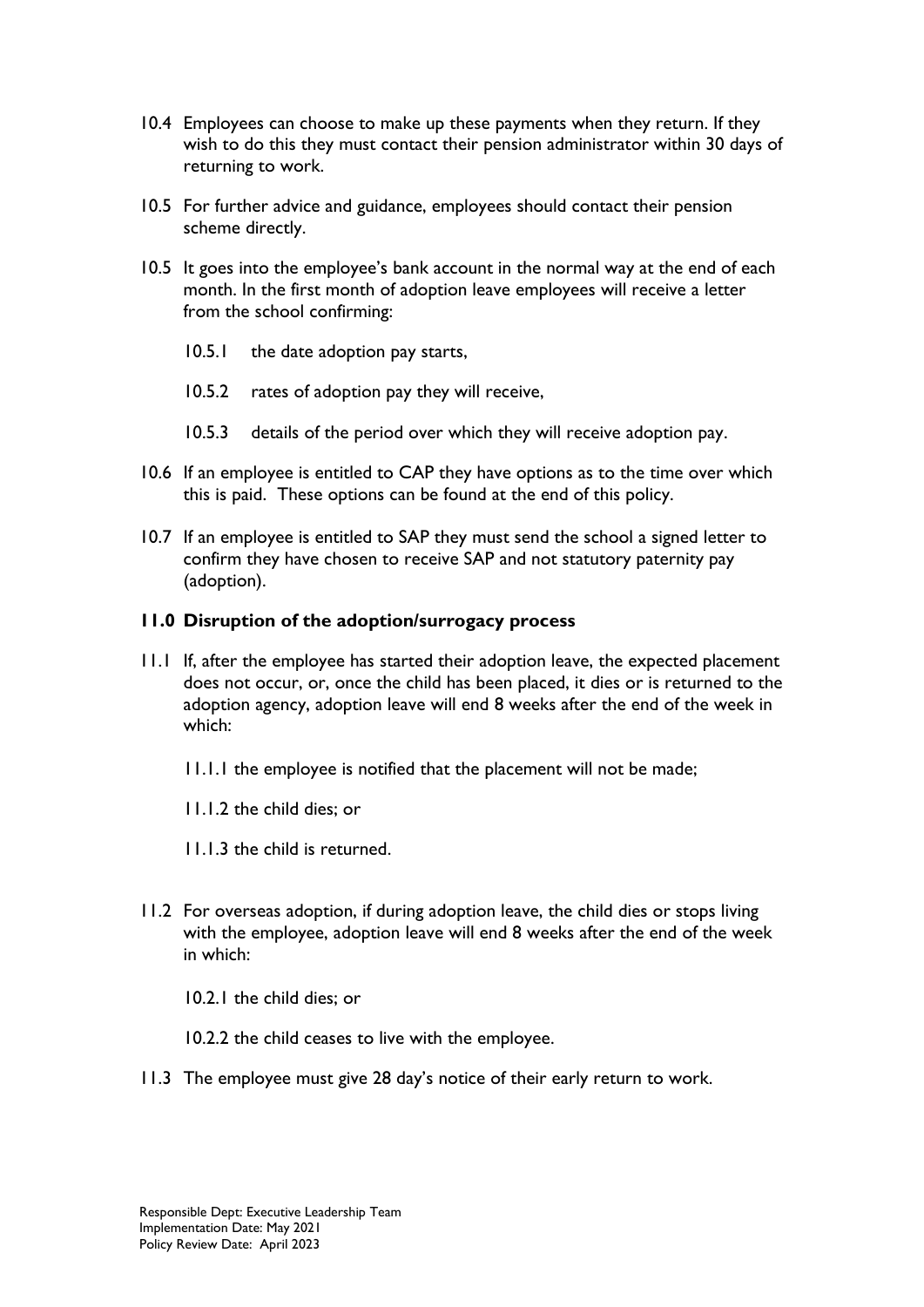## <span id="page-6-0"></span>**12.0 Adopting multiple children**

12.1 Where more than one child is placed as part of the same placement (e.g. twins or siblings of different ages) the employee will be entitled to only one period of adoption leave. However, if another child is placed soon after (i.e. a new placement), provided that the employee qualifies, they will be entitled to another period of adoption leave.

## <span id="page-6-1"></span>**13.0 Both partners working for the same school**

13.1 Only one employee will be entitled to adoption leave. When the employee receives notification of matching, one person must choose to be the child's adopter. The other person may be able to take paternity leave or shared parental leave.

## <span id="page-6-2"></span>**14.0 Keeping in touch whilst on adoption leave**

14.1 Employee's should agree with their manager before they go on adoption leave as to how contact will be maintained during the leave. This will allow the manager to update those on leave about any important changes in the team or development opportunities.

## <span id="page-6-3"></span>**15.0 KIT ('keeping in touch') days**

- 15.1 'Keeping in touch' or KIT days are days an employee works while on adoption leave without losing adoption pay or bringing leave to an end. They allow an employee to attend training or work the occasional day to 'keep in touch' with what is happening in the workplace.
- 15.2 There is no obligation for employee's to work KIT days or for managers to offer them. Employee's can agree with their manager to work up to a maximum of 10 days. A whole day KIT leave is deducted, regardless of whether part or all of a day is worked.
- 15.3 KIT days cannot be used to extend ordinary or additional adoption leave.
- 15.4 If adoption pay is greater or the same as the pay the employee would normally receive nothing extra is paid. If it is less, the employee will be paid the difference.
- 15.5 If the individual is part-time and works different hours on different days, payroll will calculate the average weekly hours over five days to determine an average day/hours pay.
- 15.6 If the employee and their manager agree that attendance at a training course is necessary, then this should be agreed as a KIT day.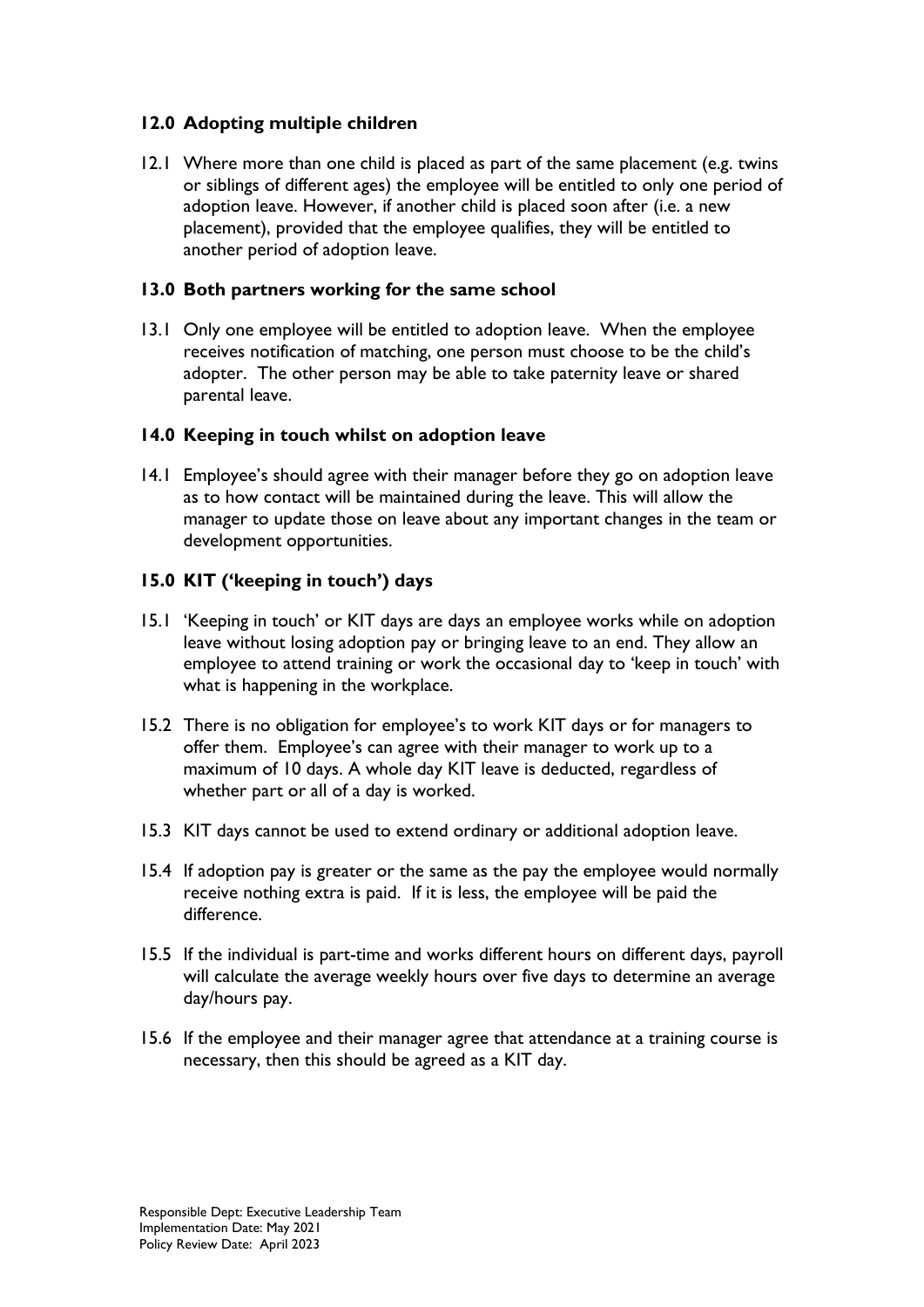## <span id="page-7-0"></span>**16.0 Annual leave and adoption leave**

- 16.1 Entitlement is the same as it would be had the employee remained at work and the holiday will normally be taken during school closure periods before or after the period of adoption leave.
- 16.2 If an employee is unsure whether they are going to return to work they should discuss with their manager/Headteacher whether to only take a proportion of leave. Any excess holiday taken will have to be repaid.

#### <span id="page-7-1"></span>**17.0 Returning to work and resignation**

- 17.1 The manager/Headteacher will write to the employee confirming their return to work date. If an employee wishes to return before this, they must give their manager/Headteacher 21 days written notice of the date they will be returning.
- 17.2 An employee has the right to return to the job they were employed in before their adoption leave. Where this is not practical because of redundancy, restructuring or other exceptional circumstances, suitable alternative employment must be offered where it exists, on terms and conditions which are no less favourable. The employee must not be put at a disadvantage because they have been on adoption leave.
- 17.3 An employee must return to work for at least 3 months in order to keep CAP payments.
- 17.4 If an employee wishes to work different days or hours on their return they will need to make a flexible working request. For further information please refer to the Trust's flexible working policy*.*
- 17.5 Where it is agreed an employee returns to work on a different basis or parental leave or a career break is taken immediately after adoption leave, an employee will still need to work for at least 3 months to keep CAP payments.
- 17.6 If the employee decides to not return to work they must resign in writing giving the appropriate notice to their manager/Headteacher. A copy must be sent to the Trust's payroll provider via the Trust's central finance team.
- 17.7 If an employee does not return to work for 3 months they will not be entitled to CAP. If the employee has already received this, they will have to pay back the CAP.

#### <span id="page-7-2"></span>**18.0 Adoption pay entitlements – statutory and contractual**

- 18.1 Contractual adoption pay (CAP) what the employer pays.
	- 18.1.1 CAP is calculated on actual weekly pay that would have been due under the contract of employment, had the employee not been absent on adoption leave.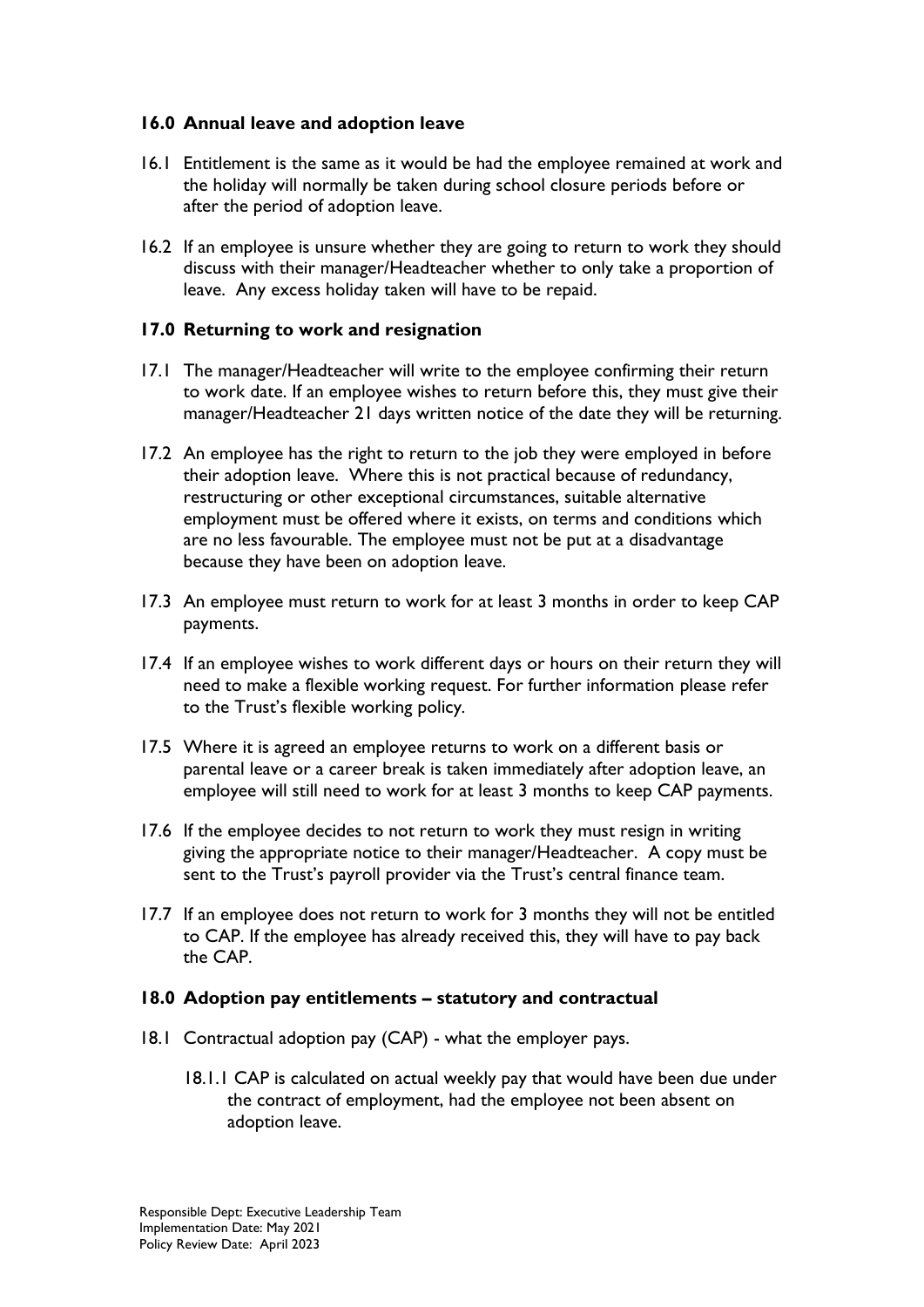18.2 Statutory adoption pay (SAP) - what the state pays. The following factors may affect entitlement to SAP:

18.2.1 No evidence from the adoption agency regarding the match

18.2.2 Level of earnings must be above the National Insurance earnings limit.

| <b>Length of service</b>                                                                                                                                                                                                                 | Pay entitlement                                                                                                                                               |  |
|------------------------------------------------------------------------------------------------------------------------------------------------------------------------------------------------------------------------------------------|---------------------------------------------------------------------------------------------------------------------------------------------------------------|--|
| Less than 26 weeks DGAT service<br>Less than one year DGAT service at the<br>٠<br>end of the notification week i.e. the week<br>in which the employee is informed by the<br>adoption agency that they have been<br>matched with a child. | No SAP<br>No CAP<br>$\blacksquare$<br>Possible entitlement to adoption<br>$\blacksquare$<br>allowance (Contact Department of<br>Work and Pensions for advice) |  |
| More than 26 weeks DGAT service<br>Less than one year DGAT service at the<br>end of notification week                                                                                                                                    | Entitled to SAP (if sufficient<br>earnings)<br>No CAP                                                                                                         |  |
| Less than 26 weeks DGAT service<br>More than one year DGAT service at the<br>end of notification week                                                                                                                                    | No SAP<br>п.<br><b>Entitled to CAP</b><br>Possible entitlement to adoption<br>٠<br>allowance                                                                  |  |
| More than 26 weeks DGAT service<br>More than one year DGAT service at the<br>end of notification week                                                                                                                                    | Entitled to SAP (if sufficient<br>earnings. If not, may be entitled to<br>adoption allowance)<br><b>Entitled to CAP</b>                                       |  |